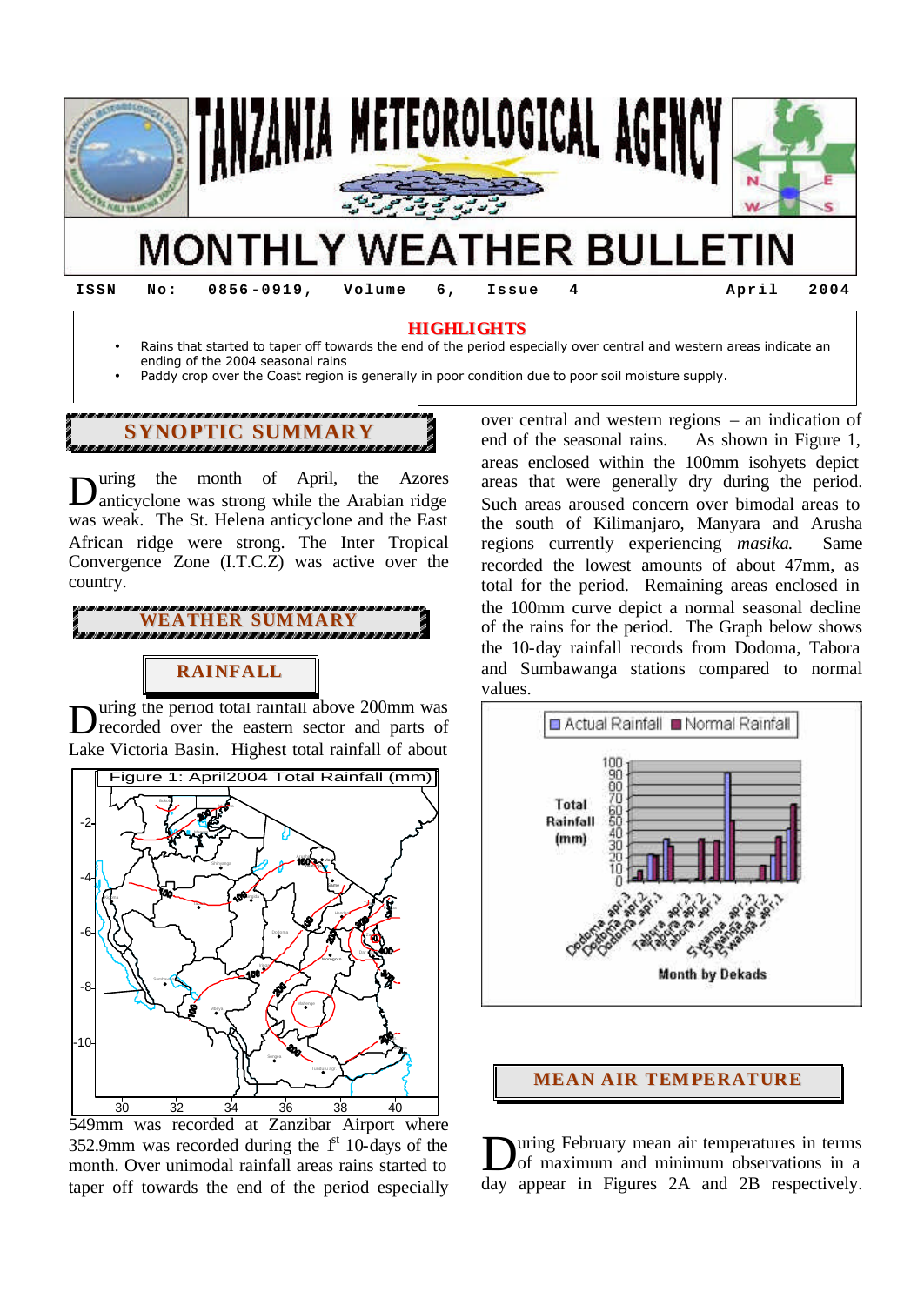**Volume 6, Issue 4 April 2004** 



Mean maximum temperatures ranged between 30 ºC and 24 ºC while mean minimum was between 16 ºC and 23 ºC. Both Figures 2A and 2B depict high values over the eastern sector of the country with some localized patchs over the midlands. On the other hand, altitude and latitude effects generally modify ranges of lower values in a given season.

During the period lower values were over southwestern areas. Compared to the situation during March, overall cooler conditions have started to set in as maximum temperatures dropped by 1 to 2ºC during April.



### **SUNSHINE HOURS**

uring the month mean sunshine hours across the country ranged from about 5 to just above 8 hours/day as shown in Figure 3. Shorter durations of bright sunshine, around 5 hrs/day, were D



experienced over parts of eastern and northeastern areas and western Lake Victoria Basin. Maximum bright sunshine hours, above 8, were experienced over central and western areas.

### **MEAN DAILY WINDSPEED**

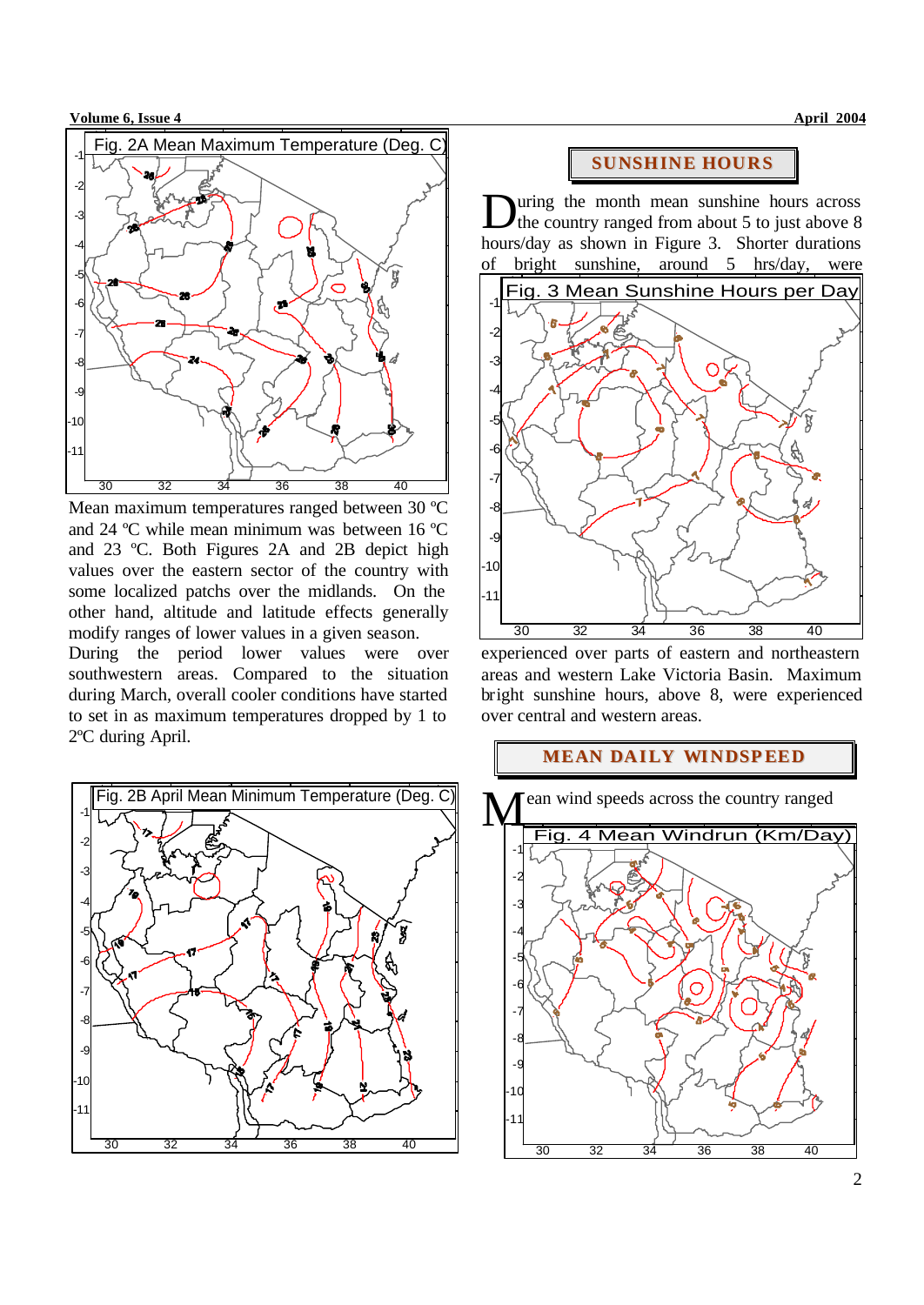#### **Volume 6, Issue 4 April 2004**

from about 4 to just above 8 km/hr as shown in Figure 4. Pockets of localized areas that observed maximum speeds appear over central and northeastern regions, and over the tips of southern and northern coast areas. Minimum speeds appear as pockets in Morogoro, Same and Singida areas sandwiched in between the higher speed highlighted earlier.

## **SATELLITE INFORMATION**



in Figure 5, Normalized Difference Vegetation Index (NDVI) anomaly from the Spot satellite depicting NDVI difference between  $1<sup>st</sup>$  10day during April mean index and the  $3<sup>rd</sup>$  10-day mean index during March. Large increases in greening of vegetation appear over the northeastern areas including Mara region areas where increase in soil moisture from seasonal rains was picking up. In addition highland areas of southern Morogoro region recorded maximum greening. Coloured in red are areas that depicted decreases in greening of vegetation due to a decline in soil moisture replenishment mainly in parts of central areas and the western sector of the country.

Cold Cloud Durations (CCD) appears as shown in Figure 6 covering April  $10 - 20<sup>th</sup>$ . Though the first 10-days during the period deep cloud activities were

very pronounced over the whole country, at the end of the second 10-days of April durations had



declined to only a maximum of about 130 hours that concentrated over the Lake Victoria Basin. The absence of deep cold cloud activities in tandem with a tapering of seasonal rains did set in over central and parts of southwestern areas.



here was generally continued replenishment of There was generally continued replenishment of<br>soil moisture across the country, especially over the bimodal rainfall areas benefited crops in the fields ranging from the late vegetative to flowering stages. Over unimodal areas field crops have ripened and over western areas harvesting is ongoing. Over cooler highland areas in the unimodal areas field crops are generally in the wax ripeness stage and depict good yield prospects.

Maize has reached ripeness over central, southwestern and southern areas. Over western areas especially Kigoma and western Tabora region harvesting is ongoing. We eding of beans (a second crop) is going on over bimodal areas especially over western parts of Lake Victoria Basin. Over low lands and flood plains paddy in the vegetative stage to flowering was being weeded and generally in moderate to good state. Over the Coast region paddy generally in poor condition as a result of poor soil moisture replenishment experienced through the